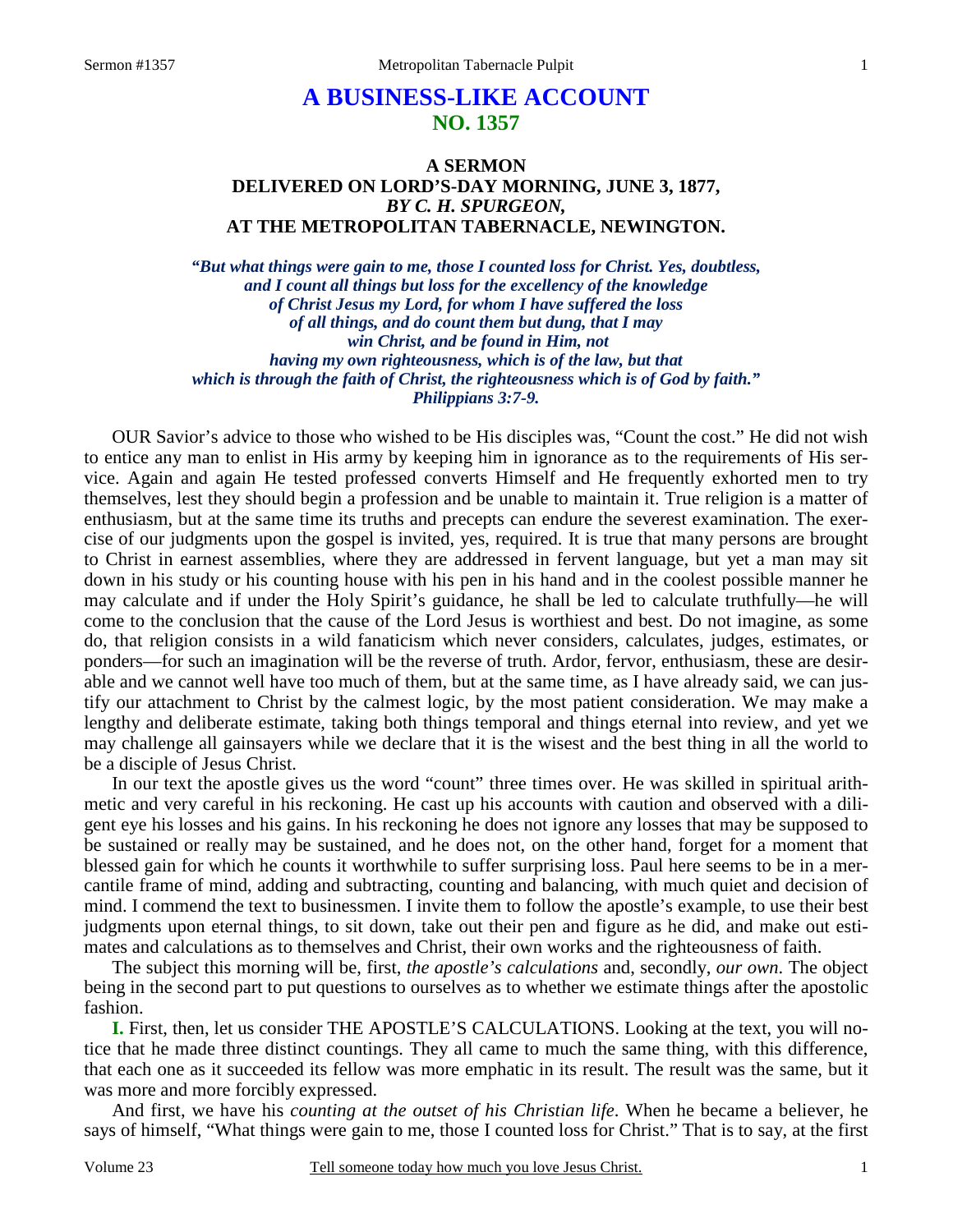and earliest period when, from being Saul the Rabbi, the intense Pharisee, he became Paul the convert and the preacher of the faith which once he destroyed, those things which to himself had seemed very splendid gains all dissolved into one great loss. At that time, he says he made a calculation and formed a deliberate opinion that what had appeared to him to be most advantageous was really, so far as Christ was concerned, a positive disadvantage and hindrance to him—the gains were a loss.

Now, you will notice that in this first calculation he dwelt upon the separate items, noting each with great distinctness. The list of the things of which he might glory in the flesh reads like a catalog. "Circumcised the eighth day of the stock of Israel, of the tribe of Benjamin, a Hebrew of Hebrews; as touching the law, a Pharisee; concerning zeal, persecuting the church; touching the righteousness which is in the law, blameless." These are the things which were gains to him and the list is very comprehensive, beginning at his birth and circumcision and running right on to the date of his conversion. He dwells with a high degree of interest upon the items of his Jewish advantages. They had been as precious pearls to him once and while he freely renounces them, he yet remembers that they were once dear as the apple of his eye. They had been his pride, his patent of nobility, and his daily boast. He felt himself to be in these respects far in advance of the most of mankind and second to none, even of his favored race, for even now he says, "If any other man thinks that he has whereof he might trust in the flesh, I have more." "Circumcised the eighth day"—the rite which introduced him to the outward covenant of Abraham had been performed exactly when ordained by the law—he was not one who had been circumcised as proselytes were, late in life, nor at an irregular season on account of ill health, traveling, or parental neglect. But to the moment as the Mosaic ritual required, he had as a babe been received into the congregation of Israel. Next, he was of "the stock of Israel." He was not one who had been converted to the Israelitish faith, nor a descendant of Gibeonites or of proselyted parents, but he was of the pure stock of Israel, descended by a clear line, which probably he was able genealogically to trace, from that Israel who was a prevailing prince with God. He was proud of this descent and well he might be, for every Jew is of noble lineage. Speak of ancient families who can match the seed of Israel! Theirs is the best blood in the universe, if one blood is better than another.

Paul also boasted that he was "of the tribe of Benjamin"—the tribe which Moses called the beloved of the Lord. The tribe within whose canton the temple stood. The tribe which was descended from the beloved wife of Jacob, even Rachel, and not from the sons of either of the bondwomen. The tribe of Benjamin was that from which the first king of Israel was chosen and he bore the same name as that by which Paul had been known among his Jewish brethren. Paul was therefore of the very choicest branch of that vine which the Lord Himself brought out of Egypt.

He next adds that he was a "Hebrew of the Hebrews." He was the cream of the cream, the very pick and choice out of the choice nation and the elect people. If there was any benefit to be had by being of the seed of Abraham, the Hebrew, he had all that benefit in the highest possible degree. Then he had appended to all the advantages of birthright and of nationality that of entering into a peculiar sect, the most orthodox, the most devout—for "as touching the law, he was a Pharisee," and belonged to the sect which attached importance to the minutest details of the law and tithed its mint and its anise, and its cumin. What more could he be? He was a Jesuit among the Catholics, one who went to the extreme among extremists, one of those initiated into the innermost secrets of the faith. Then, as to personal character, he felt that here in his natural state he had something which was gain, for he was so full of zeal that those who appeared to speak against the law of Moses by declaring the gospel were counted as his enemies, whom he hunted down with all his might, "concerning zeal, persecuting the church." This he had done in all honesty of purpose as the result of his thorough self-righteousness. He finishes by saying that he himself was, as to every detail of the law, every little point of ritual and every particular rule, altogether blameless. This was no small thing to say, but he spoke no more than the truth. These things all put together are what he counted gains (for the Greek word is in the plural) and I think he dwells somewhat lingeringly upon each separate point, as very well he might, for they had been very dear to him in former days, and these privileges were in themselves things of no mean worth.

But now, what was to be set on the other side? Here is a long list on one side, what is to be placed *per contra?* He says, "What things were gain to me, those I counted loss *for Christ."* What! What! Nothing on the other side but one item! One? Only one? And yet there were so many privileges on the

2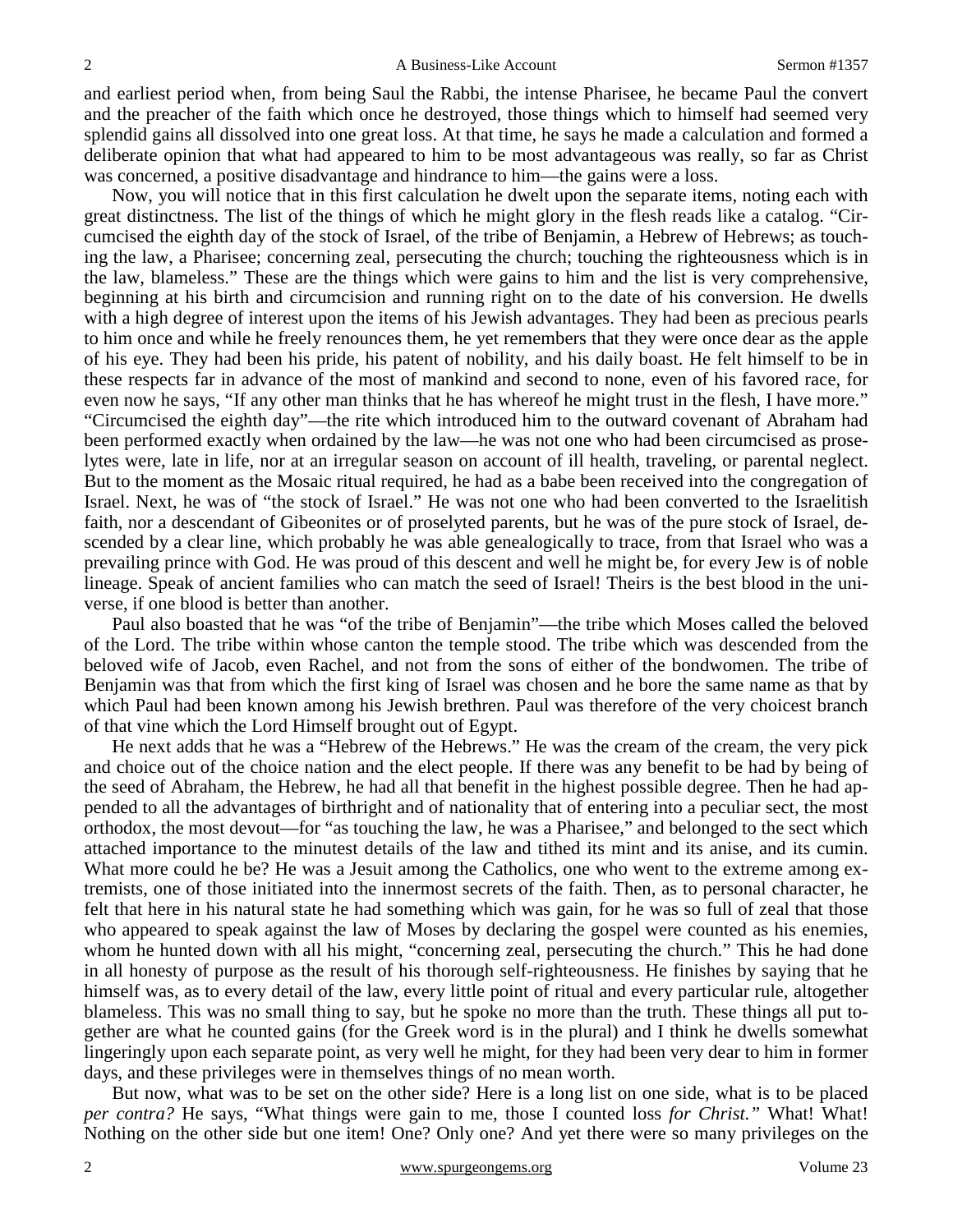other side! There was but one name, one person in that scale, while in the other there were so many advantages! Why, one begins to think that the calculation will soon come to an end in favor of Saul's Israelitish descent and the rest of it, but not so—the one outweighed the many. Here I want you to notice that Paul does not say that those he counted loss for Christianity, or for the church, or for the orthodox faith. There would have been truth in such a statement, but the center of the truth lies here—he counted these things loss for Christ, that is, for the Lord Jesus Christ Himself. He thought of that divine one, blessed be His name, that brother of our souls who was born at Bethlehem, the Kinsman, Redeemer of His people—Christ, the living, loving, bleeding, dying, buried, risen, ascended, glorified Christ. This was the glorious person whom he placed on the other side of the balance sheet. And now see the result. He says, "What things were gain to me, those I counted loss." A singular result. Not only that after putting the one under the other and making a subtraction, he found that all his carnal advantages were less than Christ, but far more than this, he found those gains actually transformed into a loss. They were not a plus on that side to stand in proportion to the plus on this side, but they were turned into a minus of actual deficit. He felt that his fleshly advantages, when he came to look at them in regard to Christ, were disadvantages and what he had reckoned to be gains operated rather against him than for him when he began to know Christ. My brethren, he does not mean that to be a "Hebrew of the Hebrews" was in itself a loss, nor that to be of the stock of Israel was a loss, for there was a natural advantage about all this. "What advantage then has the Jew?" says he in another place and he replies, "Much every way," but he meant that with respect to Christ those things which were naturally an advantage became a disadvantage, because their tendency had been to keep him from trusting Christ and their tendency was still to tempt him away from simple faith in Jesus. "Alas!" he seemed to say to himself, "it was because I gloried that I was of the stock of Israel that I rejected the Christ of God. It was because I boasted that as touching the law I was blameless that therefore I refused to accept the glorious righteousness of Jesus Christ by faith. These advantages were scales upon my eyes to keep me from seeing the beauty of my Lord. These privileges were stumbling blocks in my way to prevent my coming as a poor, humble, needy sinner and laying hold on the atoning sacrifice of Jesus." My brethren, it is a grand thing to have led a virtuous life. It is a matter for which to praise God to have been kept in the very center of the paths of morality, but this blessing may by our own folly become a curse to us if we place our moral excellences in opposition to the righteousness of our Lord Jesus and begin to dream that we have no need of a Savior. If our character is in our own esteem so good that it makes a passable garment for us and therefore we reject the robe of Christ's righteousness, it would have been better for us if our character had been by our own confession a mass of rags, for then we should have been willing to be clothed with the vesture which divine love has prepared. Yes, better, so far as this matter is concerned, to be like the open sinner who will not readily be tempted that way because he is too foul, too bankrupt to pretend to be righteous before God. I say again, Paul does not say that these things are not advantages, but that for Christ—and when he comes to look at them in the light of Christ—he regards them as being a loss rather than a gain. If I had, this day a righteousness of my own, yet would I fling it to the winds to lay hold of the righteousness of Christ, fearing all the while lest so much as the smell of it should cling to my hand. Had I never sinned in one solitary open sin and if but one secret transgression of my heart had ever been committed, yet would I loathe my righteousness as filthy rags and only tremble lest my proud spirit should be so foolish as to cling to such a useless thing. Adam fell through one sin and lost Paradise, and lost us all—so that one sin suffices to curdle the purest righteousness into utter sourness. Away, then, with the very shadow of self and legal righteousness.

But let us now proceed to notice that Paul gives us *his second calculation, which is his estimate for the time then present.* "Yes, doubtless," he says, "and I count"—not, "I counted"—as he said before, but, "I count all things but loss for the excellency of the knowledge of Christ Jesus my Lord." We are always anxious to hear what a man has to say about a thing after he has tried it. It is all very well to begin with eagerness, but how does the venture answer after a trial? After twenty years or more of experience, Paul had an opportunity of revising his balance sheet and looking again at his estimates and seeing whether or not his count was correct. What was the result of his latest search? How do matters stand at his last stock-taking? He exclaims with very special emphasis, "Yes, doubtless, and I count all things but loss for the excellency of the knowledge of Christ Jesus my Lord." The two words, "Yes, doubtless,"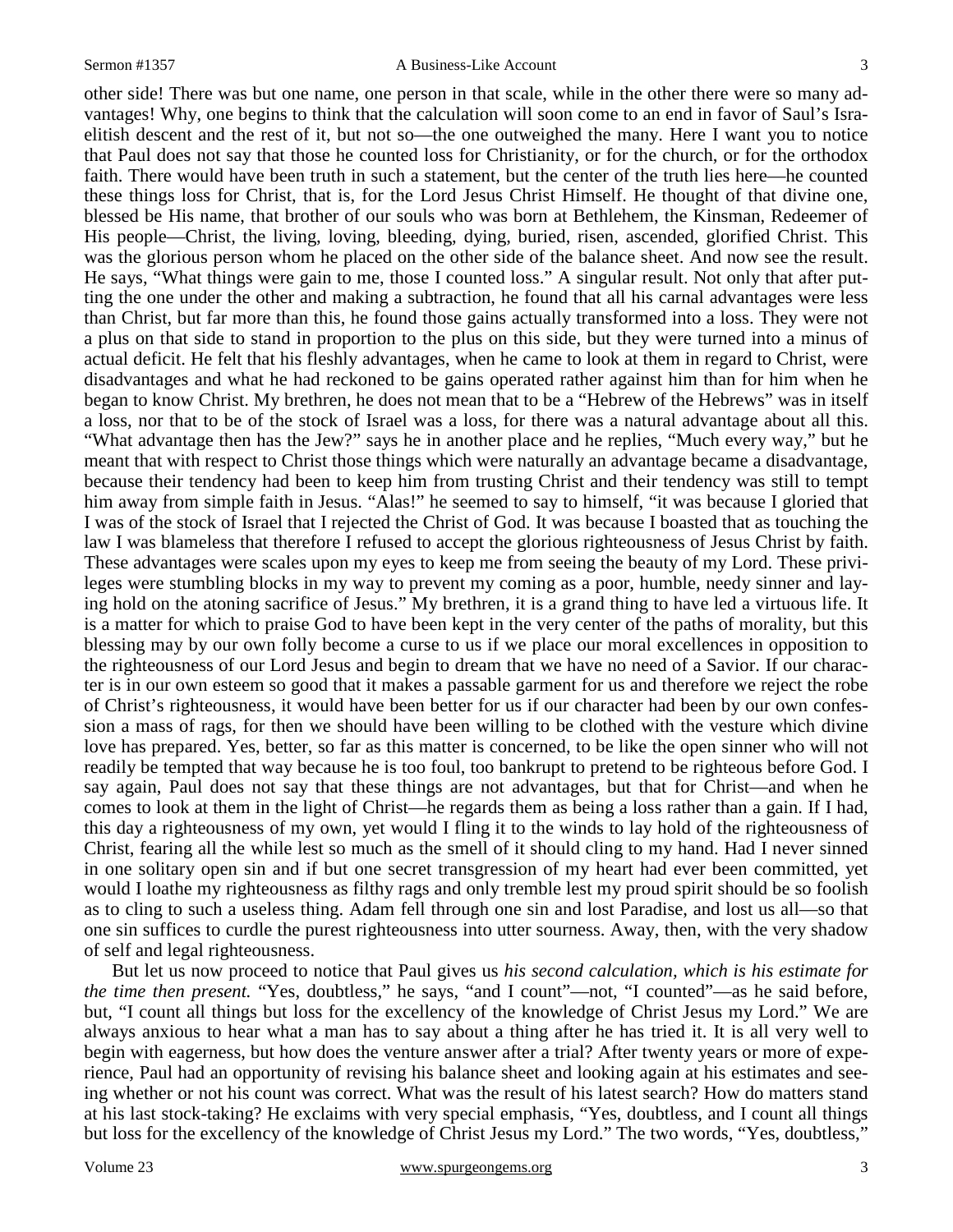are a very strong affirmation. He is speaking very positively as to his present confirmed assurance and established judgment. Look at him then, again, making his estimate today, after he has been for some time in the divine life and has been made to suffer as the result of his earnest service. You perceive that He has not forgotten the things that were gains, for, as we have already seen, he has given us a detailed list of them. On this second occasion he does not repeat the catalog, partly because there was no need for it and partly because he cares less for each item, and mainly because, for fear anything should have been omitted, he succinctly sums up the whole by saying, "all things." He as good as says—yes, doubtless, and I count as loss all the advantages of birth, nationality, and self-righteousness which once I reckoned to be gains. If I have left out anything whereof as an Israelite I might have gloried, I beg you to insert it in the list, for I mean that all should be included when I say that I count all things loss for Christ's sake.

So you see he has not altered the original summary. He has even made it more comprehensive, but he stands to the same estimate as always—the gain is still "loss." Only we perceive that now he dwells longer and evidently with greater delight of expression upon the other side, for now he uses not barely the word "Christ," but the fuller expression, "for the excellency of the knowledge of Christ Jesus my Lord." Now he has come to *know* the Christ in whom before he trusted. He spoke of Him before as one for whom he counted gain as loss, but now he perceives so great an excellency in Him that even to know Him he reckons to be a super-eminent blessing. Our divine Lord is better loved as He is better known. The closer our inspection, the greater is the manifest excellency of His character.

The words used by the apostle show us the points upon which he had the fullest knowledge. He knew the Lord as *Christ,* or as the Messiah, sent and anointed of the Father. He understood more fully than at the first, the fullness, power and exceeding efficacy of the anointing of our Lord which He had received above His fellows. He saw Him to be the woman's promised seed, the coming one, the promised light of Israel, the ordained Prince and Savior of the sons of men, and he saw all His qualifications for this wonderful character. He perceived His anointing as Prophet, Priest and King. He delighted to see the Spirit of the Lord resting upon Him and descending from Him to His people, as the sacred oil from the head of Aaron distilled to the skirts of his garments. He saw great excellency in the knowledge of the Lord's anointed, whose garments smell of myrrh and aloes and cassia, but this was not all, for he proceeds to call *Jesus,* Christ Jesus. "You shall call His name Jesus; for He shall save His people from their sins." Paul knew Him as the anointed Savior, yes, as the actual Savior who had saved him—saved him from the madness of his blasphemy and persecution, saved him from all his past guilt, saved him and made him to be an instrument of the salvation of others. He delights in the title of Savior, as we all do who know the savor of it. How sweetly musical is the name of Jesus. How fragrant is it even as ointment poured forth. Excellent indeed is the knowledge of our Lord in this character.

How delicious are the apostle's next words, *"my Lord."* Not merely the Lord, but "my Lord." His knowledge was an appropriating knowledge. He knew the Redeemer as anointed for him, as saving him, as Lord over all for him, and now as Lord to him. The honey of the sentence lies in that word "my." I do not know how it seems to your hearts, but to me it is one of the sweetest words that can possibly be used by mortal lip, "the knowledge of Christ Jesus *my Lord."* Whether He is your Lord or not, yet is He surely mine. Whether He is accepted as Lord by the sons of men or not, yet is He joyfully owned as Lord to me and Master of my spirit, sole monarch of my whole nature—"Christ Jesus my Lord." You see, then, how truly, fully, practically, and personally he knew the Lord Jesus.

The text implies that he knew Him *by faith*. He had seen Him in the flesh, but in that he did not glory, for he had now come to value only the things of faith, desiring mainly that the righteousness which is of God by faith might be imputed unto him. He believed and therefore he knew. There is no knowledge so gracious as the knowledge of faith, for a man may know a great deal in a natural way and yet perish, but that which comes of faith is saving. If a man only knows Christ in the head, but does not trust Him with the heart, what is the good of His knowledge? It will rather ruin than save him. So to know the Lord Jesus Christ as to lean your soul's full weight upon Him, so to know Him as to experience peace because you trust in Him, so to know Him as to feel that you can rest in Him more and more, from day to day, because He is all your salvation and all your desire—this is to know Him indeed! But Paul also knew the Lord by *experience,* for he speaks of knowing Him and "the power of His resurrection." This is excellent knowledge indeed, when the power of a fact is realized within and shown in the life. When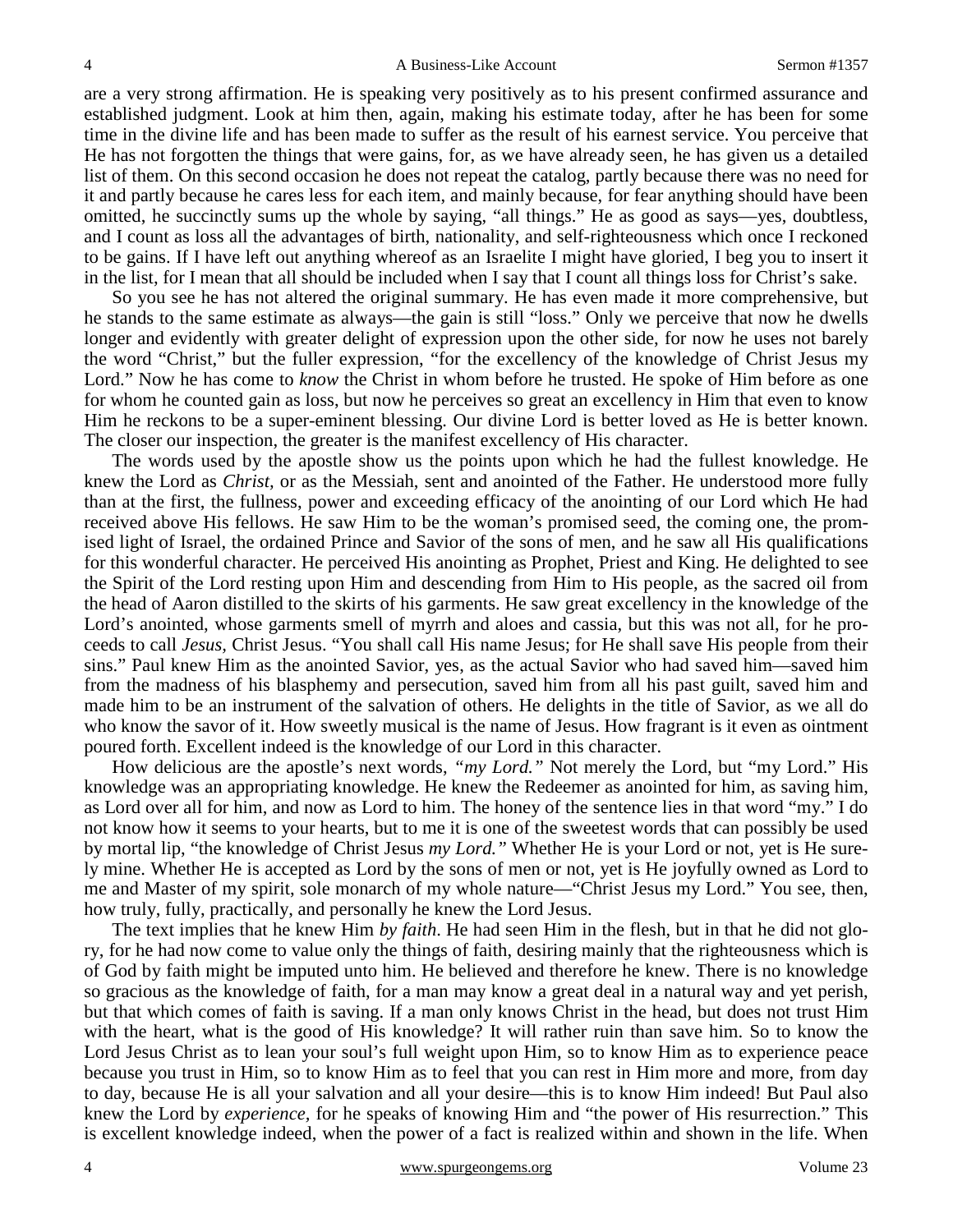we are raised from the death of our sin and feel that we are so, then is our knowledge of the risen Christ excellent indeed. When we feel a new life within us, quickening us unto spiritual things, and know that this springs from the resurrection of our Lord, and is worked in us according to the mighty power which raised Jesus Christ from the dead, then indeed can we rejoice in the excellency of the knowledge of Christ Jesus our Lord.

More than that, Paul knew something of Christ and was aiming to know more by a *growing likeness to Him,* "That I may know Him and the fellowship of His sufferings, being made conformable unto His death." He had entered, in some measure, into his Master's sufferings. He had been persecuted and despised of men for much the same reason as his Master. He had, in a degree, felt Christ's motives, Christ's love for man, Christ's zeal for God, Christ's self-sacrifice, Christ's readiness to die on behalf of the truth. This is an excellent knowledge indeed and Paul might well esteem it as far more precious than all legal privileges. He spoke of it as super-eminent knowledge, for such is his meaning, and he reckoned it to be beyond all price. Beloved, there is no knowledge in the world which can be compared with such a knowledge of Christ Jesus as I have tried to describe just now, for it is a knowledge which concerns the highest conceivable object—even the Son of God. To know the science of nature, to be familiar with rocks, to read the stars, to comprehend all things else is a comparative trifle when we consider what it is to know God in the person of the Lord Jesus. He in whom dwells all the fullness of the Godhead bodily is most worthy to be known and angels and principalities unite with all the saints in thinking so. One truth about Christ is more precious than the total of all other knowledge! This is a knowledge which no man has except it is given him by the Holy Spirit—and hence is excellence. We may say to all who know Christ, "Flesh and blood has not revealed this unto you." Divinely taught must he be who has learned Christ. This science cannot be acquired in schools nor imparted by learned professors, nor even gathered by years of diligent research. To the heart, renewed by the Holy Spirit, the Lord Jesus must be revealed by the Spirit Himself, for no man can say that Jesus Christ is Lord but by the Holy Spirit. That is a superlative knowledge which requires in each case to be communicated by God Himself.

If you would see the excellency of this knowledge, look at its effects. Some knowledge puffs up, but this knowledge makes us humble and the more we have of it the less are we in our own esteem. This knowledge sanctifies, purges, and delivers from the love of sin. It saves the soul—saves it from present sin and from eternal woe. This knowledge elevates the motives, sweetens the feelings, and gives nobility to the entire life, for the man who knows Christ lives after a loftier order of life than those who are ignorant of Him. This knowledge indeed, beloved, is excellent because it never can be lost—it is a knowledge which will continue to progress, even in eternity. The most of the subjects which mortals study here will be forgotten in the world to come. The profoundest of them will be too trifling to be pursued amid angelic thrones. The honors of classical and mathematical attainments will shine but dimly amidst the glories of heaven, but the knowledge of Christ Jesus will still be priceless and it will cause those who possess it to shine as the sun. He that knows Christ shall go on to sit at His feet and to learn, and as he learns, he will tell to principalities and powers the manifold wisdom of God in the person of Jesus Christ. See then, beloved, that the apostle, for the sake of the knowledge of Christ Jesus his Lord, still counted all the things that he had once gloried in to be but loss. This was his calculation when he was writing. It was not merely the estimate of his younger days, but it was his present renewed and confirmed judgment. My friends, is it ours?

The great apostle gives us a third counting which may be regarded as *his life estimate,* not of the past only, nor of the present merely, but of the past and present inclusively. Here it is, "For whom I have suffered the loss of all things, and do count them but dung, that I may win Christ, and be found in Him." Here, beloved, you see that his estimate sets out with actual test and practical proof. He is sitting down, I suppose, in the guard room of the Praetorian at Rome where he was a prisoner, the chains are on his wrist and if he likes, he needs no blotting paper, but may powder his writing with the rust of his fetters. He has nothing in all the world. He has lost all his old friends. His relations disown him, His countrymen abhor him, and even his Christian brethren often distress him. No name made the Jew gnash his teeth more maliciously than did the name of Saul of Tarsus who was adjudged to be the vilest of renegades. He has lost caste and lost all ground of glorying. He has no longer a righteousness of his own wherein to glory, but is stripped of every rag of legal hope. Christ is his all and he has nothing else. He has no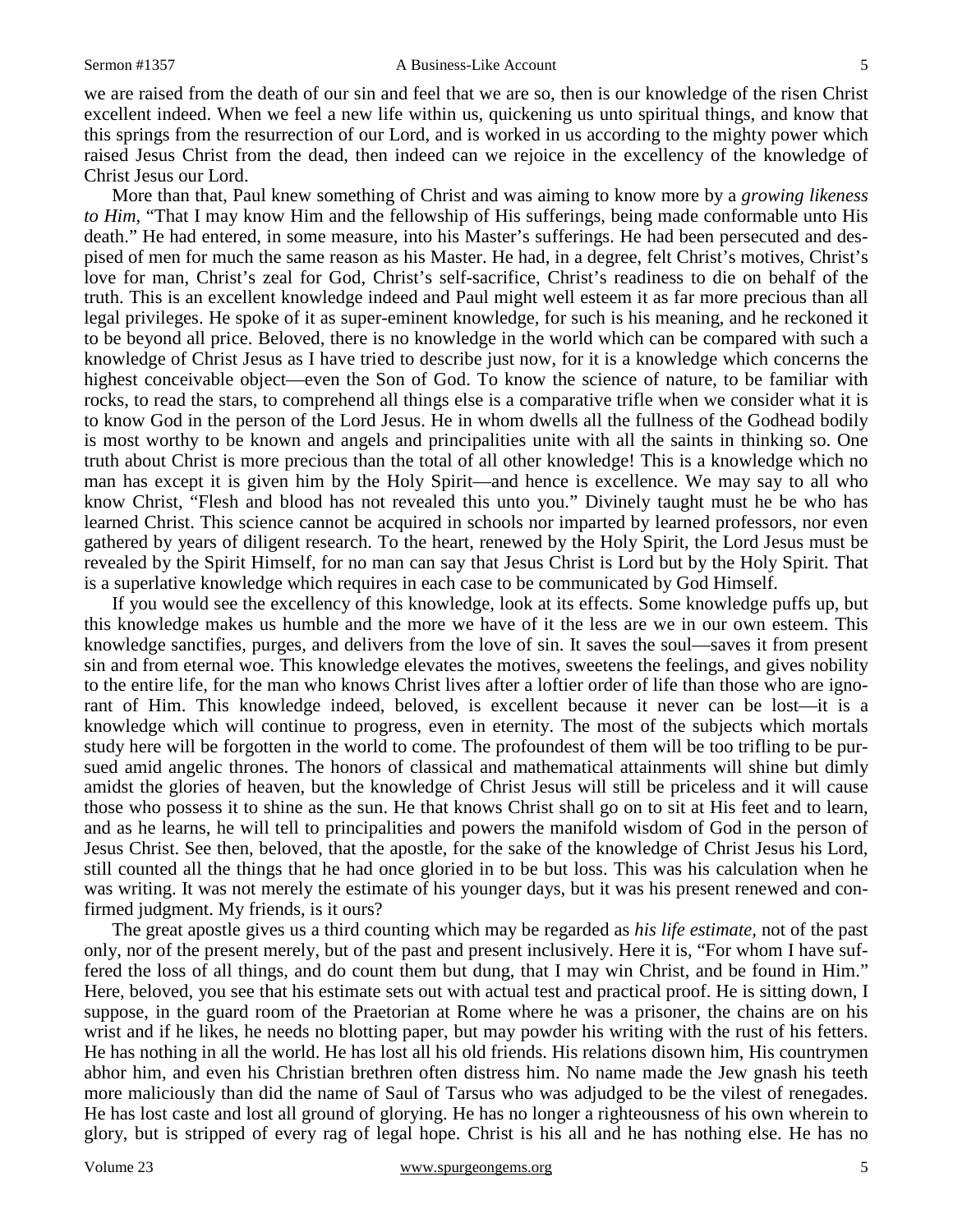worldly property. He has no provision for his commonest needs and most true are his words as he writes, "For whom I have suffered the loss of all things." Let us enter the prison and put a personal question to the good man. Paul, your faith has brought you to absolute penury and friendlessness. What is your estimate of it now? Theory is one thing, but does practice bear it out? The sea looks smooth as glass, but seafaring is pleasanter to talk of than to practice. The embarking was a fine spectacle, but what think you of a sea voyage when the storm rages? How now, Paul? "Well," says he, "I confess I have suffered the loss of all things." And do you deeply regret it, Paul? "Regret it," says he, "regret the loss of my Phariseeism, my circumcision, my Israelitish dignity? Regret it! No," he says, "I am glad that all these are gone, for I count it to be a deliverance to be rid of them."

In his first and second countings, he called his former gains loss, but now he sets them down as "dung." He could not use a stronger word. He calls all his boastings in the flesh mere offal—something to get rid of and no loss when it is gone, but rather a subject for congratulation that it is removed from him. The word signifies that which is worthless and is used to express the lees and dregs of wine, the settlement which a man finds in his cup and drains out upon the ground when he has drunk his liquor, the refuse of fruit, the dross of metals, and the chaff and stubble of wheat. In fact, the root of the word signifies things cast to dogs—dog's meat, bones from the plates, crumbs and stale pieces brushed from the table, and such things as one is anxious to be rid of. The apostle puts down the whole of the fine things which he had enumerated as no better than dung. "Of the stock of Israel, of the tribe of Benjamin, a Hebrew of the Hebrews," he shakes out the whole lot for the dogs and is glad to be rid of it all for Christ's sake. It reminds me of a ship in a storm. When the captain leaves the harbor, he has a cargo on board of which he takes great care, but when a tremendous wind is blowing and the ship labors, being too heavily laden, and there is great fear that she will not outride the storm, see how eagerly the sailors lighten the ship. They bring up from the hold with all diligence the very things which before they prized, and they seem rejoiced to heave them into the sea. Never were men more eager to get than these are to throw away. There go the casks of flour, the bars of iron, the manufactured goods. Overboard go valuable bales of merchandise. Nothing seems to be worth keeping. How is this? Are these things not good? Yes, but not good to a sinking ship. Anything must go to save life, anything to outride the storm. And so the apostle says that in order to win Christ and to be found in Him, he flung the whole cargo of his beloved confidences overboard and was as glad to get rid of them as if they were only so much dung. This he did to win Christ and that fact suggests another picture. An English warship of the olden times is cruising the ocean and she spies a Spanish galleon in the distance laden with gold from the Indies. Captain and men are determined to overtake and capture her, for they have a relish for prize money, but their vessel sails heavily. What then? If she will not move because of her load, they fling into the sea everything they can lay their hands on, knowing that if they can capture the Spanish vessel the booty will make amends for all they lose and vastly more. Do you wonder at their eagerness to lose the little to gain the great? Sailor, why cast overboard those useful things? "Oh," says he, "they are nothing compared with that prize over yonder. If we can but get side by side and board her, we will soon make up for all that we now throw into the sea." And so it is with the man who is in earnest to win Christ and to be found in Him. Overboard go circumcision and Phariseeism and the blamelessness touching the law and all that, for he knows that he will find a better righteousness in Christ than any which he foregoes, yes, find everything in Christ which he now for his Lord's sake counts but as the slag of the furnace.

Now, beloved, notice how much nearer Paul had got to Christ than he was before, for in his second estimate he spoke of knowing Him, but now he speaks of *winning* Him for his own. The word meant and should have been translated, "gain", "that I may gain Christ"—for the apostle keeps to the mercantile figures all the way through and means that I may gain Christ and know Him as my own, that I may have Him and hold Him and sing with the spouse, "My Beloved is mine." For this cause, we may wisely count all things but dung, that we may have the Lord Jesus in everlasting possession.

Then Paul adds, "and be found in Him." He longs to be hidden in Jesus and to abide in Him as a bird in the air or a fish in the sea. He pants to be one with Christ and so to be in Him as a member is in the body. He desires to get into Christ as a fugitive shelters himself in his hiding place. He aspires to be so in Christ as never to come out of Him, so that whenever anyone looks for him, he may find him in Jesus, and that when the Great Judge of all calls for him at the last great day, He may find him in Christ. It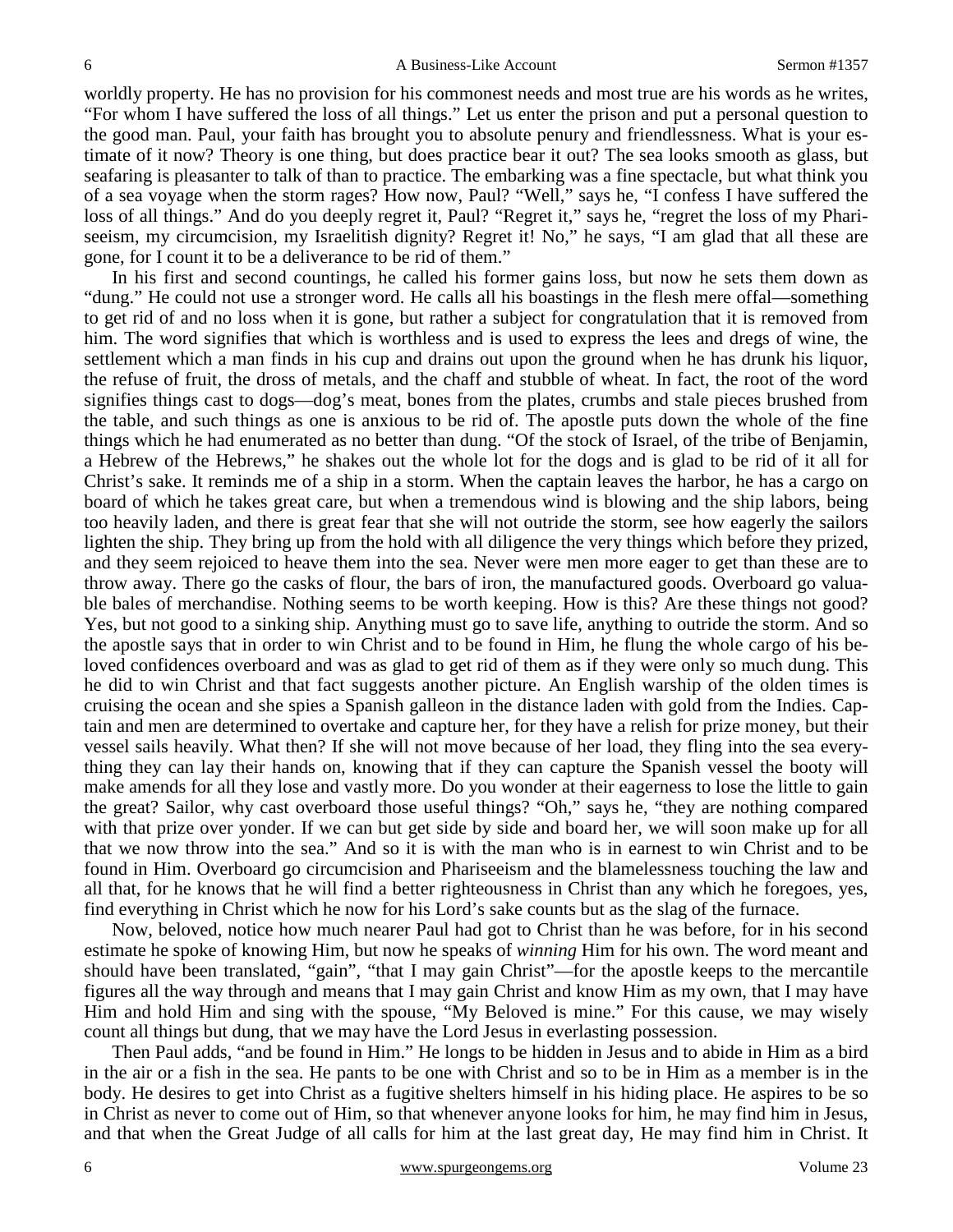would be ill to be found where Adam was, shivering under the trees of the garden with his fig leaves on, but to be found beneath the Tree of Life, wearing the robe of God's righteousness, this will be bliss indeed. We are lost out of Christ, but we are found in Him. Once met with by the Great Shepherd, we are found by Him, but when safely folded in His love, we are found in Him.

Do notice how Paul sticks to what he began with, namely, the unrobing himself of his boastings in the flesh and his arraying himself with Christ. He desires to be found in Christ, but he adds, "not having my own righteousness, which is of the law." No, he will have nothing to do with that. He has already despised it as loss and thrown it overboard as dross, and now he will not have it or call it his own at all. It is strange for a man to say, "not having my own," but he does say so. He disowns his own righteousness as eagerly as other men disown their sins and he highly esteems the righteousness which Christ has worked out for us, which becomes ours by faith. He calls it "the righteousness which is of God by faith," and he sets great store by it. Yes, it is all he desires. My brethren, this is the thing we ought to be seeking after, to be more and more conscious that we have Christ, to abide in Him more continually, to be more like Him, even in His sufferings and in His death, and to feel the full power of His resurrection-life within ourselves. May God grant us grace to do this and the more we do it the more we shall coincide with the apostle in his slight esteem for all things else. This matter is like a balance, if one scale goes down, the other must go up. The weightier Christ's influence, the lighter will be the world and selfrighteousness and when Christ is all in all, then the world and self will be nothing at all.

**II.** I shall not weary you, I hope, by taking a few minutes for the last head, which is OUR OWN CALCULATIONS. First, *do we join in Paul's earliest estimate?* At the outset of his spiritual life he saw all his own natural advantages and excellences and he counted them loss for Christ. Every true Christian here remembers the time when he also counted all wherein he had formerly trusted to be of no value whatever and betook himself to Jesus. But perhaps I speak to some who have never done so. You are at this time, my friend, still confident that you never did anybody any harm, that your life has been amiable and upright, that you have been just, charitable, and kind, and that all this certainly qualifies you for heaven. You count your natural virtues to be great gains. I spoke but three days ago to an old man, more than eighty and when he told me of his great age I said, "I hope that when you die you will go to heaven." "Ah, master," he said, "I never did anything why I should go anywhere else." There are multitudes who believe that creed—they do not speak it out quite so plainly as the aged peasant did, but they mean it, all the same. Ah, dear friends, you must be brought out of that delusion and all these moral excellences and virtues must be loss to you, that Christ's righteousness may be your only gain. May the Holy Spirit teach you this distasteful truth. I wish your heart would sing—

> *"No more, my God, I boast no more Of all the duties I have done. I quit the hopes I held before, To trust the merits of Your Son. Yes, and I must and will esteem All things but loss for Jesus' sake. O may my soul be found in Him, And of His righteousness partake."*

You will never be saved till you lose all your legal hopes.

Now, secondly, after years of profession which many of you have made, *do you still continue in the same mind and make the same estimate?* I have known, I am sorry to say, some professors who have by degrees settled down upon something other than Christ. Beloved, are you resting now upon your years of manifest improvement since conversion? Are you beginning to depend upon the regularity of your attendance at the means of grace, upon your private prayer, upon what you have given, or upon your preaching or anything else? Ah, it will not do. We must continue to stand where we stood at first, saying, "Yes, doubtless, and I count all things but loss for the excellency of the knowledge of Christ Jesus my Lord." Come now, Christian, if you could go back, would you begin at the cross? If you could retrace your steps, would you begin again by resting upon Christ and by taking Him to be your all in all? I will tell you my answer—I have no other foundation upon which I could begin, I must rest on my Lord—